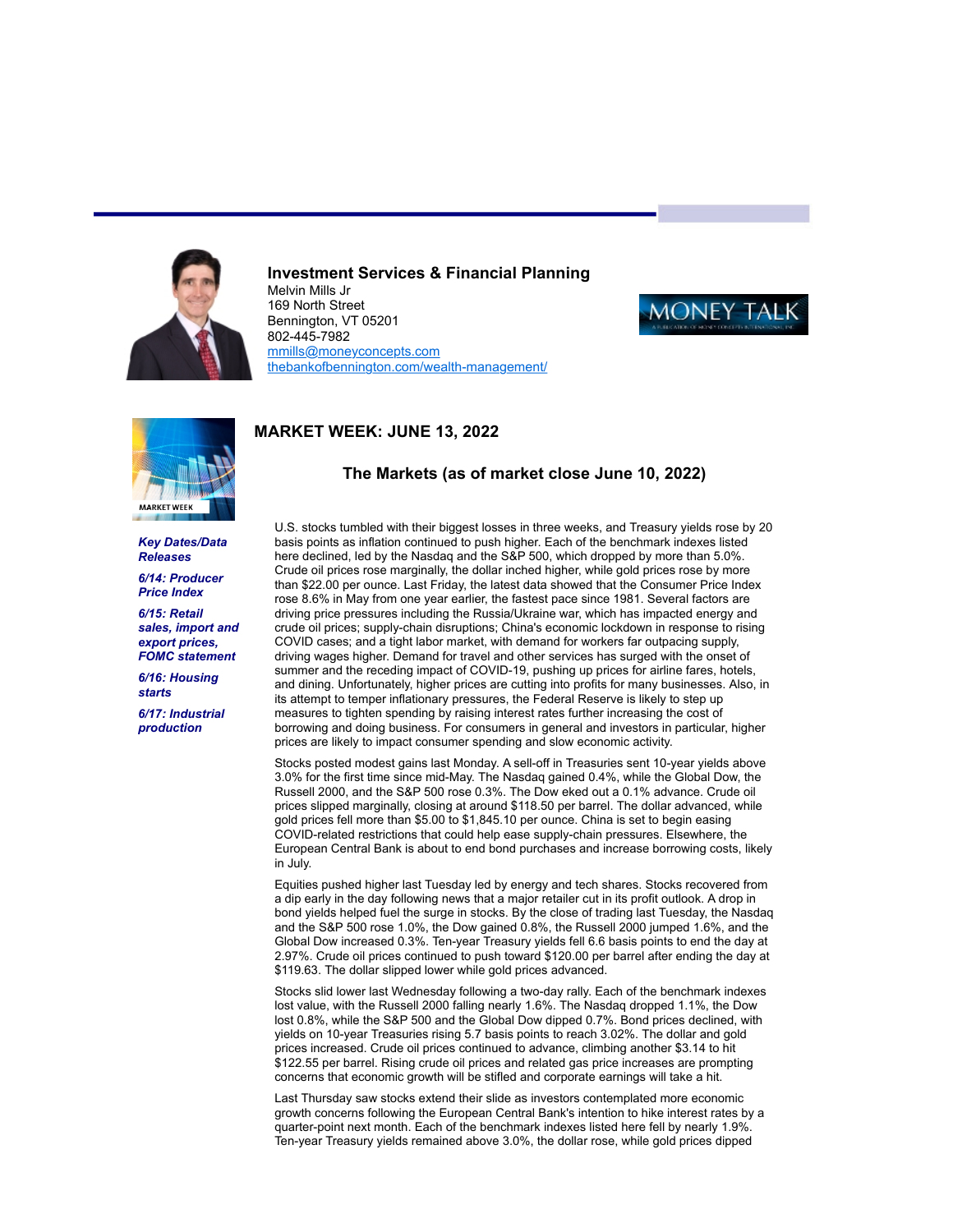lower. Crude oil prices slipped, down \$0.75 to close around \$121.36 per barrel.

Investors withdrew from stocks last Friday after the latest jump in the Consumer Price Index likely signaled more economic tightening. The Nasdaq plunged 3.5% on the day, followed by the S&P 500 and the Global Dow (-2.9%), the Dow (-2.7%), and the Russell 2000 (-2.6%). The yield on 10-year Treasuries jumped more than 11 basis points to close at 3.15%. Crude oil prices retreated to \$120.49 per barrel. The Dollar rose against a basket of currrencies. Gold prices climbed nearly \$23.00 to reach \$1,875.60 per ounce.

#### **Stock Market Indexes**

| Market/Index              | 2021 Close        | <b>Prior Week</b> | As of 6/10  | Weekly<br>Change | YTD<br>Change |
|---------------------------|-------------------|-------------------|-------------|------------------|---------------|
| <b>DJIA</b>               | 36,338.30         | 32,899.70         | 31,392.79   | $-4.58%$         | $-13.61%$     |
| <b>Nasdag</b>             | 15.644.97         | 12.012.73         | 11.340.02   | $-5.60%$         | $-27.52%$     |
| <b>S&amp;P 500</b>        | 4.766.18          | 4.108.54          | 3,900.86    | $-5.05%$         | $-18.16%$     |
| Russell 2000              | 2,245.31          | 1.883.05          | 1.800.28    | $-4.40%$         | $-19.82%$     |
| <b>Global Dow</b>         | 4,137.63          | 3.881.92          | 3.700.33    | $-4.68%$         | $-10.57%$     |
| Fed. Funds target<br>rate | $0.00\% - 0.25\%$ | 0.75%-1.00%       | 0.75%-1.00% | 0 bps            | 75 bps        |
| 10-year Treasuries        | 1.51%             | 2.95%             | 3.15%       | 20 bps           | 164 bps       |
| <b>US Dollar-DXY</b>      | 95.64             | 102.17            | 104.18      | 1.97%            | 8.93%         |
| Crude Oil-CL=F            | \$75.44           | \$120.26          | \$120.49    | 0.19%            | 59.72%        |
| Gold-GC=F                 | \$1,830.30        | \$1,853.90        | \$1,875.60  | 1.17%            | 2.48%         |

Chart reflects price changes, not total return. Because it does not include dividends or splits, it should not be used to benchmark performance of specific investments.

#### **Last Week's Economic News**

The Consumer Price Index rose 1.0% in May after advancing 0.3% in April. The CPI has risen 8.6% since May 2021, the highest level in more than 40 years. While the May increase was broad-based, rising prices for shelter, gasoline, and food were the largest contributors. The CPI less food and energy rose 0.6% last month. The latest data is likely to promote further tightening of monetary policy by the Federal Reserve, which meets next week. Gasoline prices jumped 4.1% in May and are up nearly 50.0% over the last 12 months. According to the Energy Information Administration, the average price of regular gasoline was \$4.88 per gallon on June 6. Food prices advanced 1.0% in May and 8.6% over the last 12 months. Shelter prices increased 0.6% in May and 5.5% since May 2021.

The federal Treasury budget deficit was \$66.2 billion in May after running a \$308.3 billion surplus in April. In May, government receipts declined nearly \$474.6 billion to \$389.0 billion, while expenditures dipped \$100.2 billion to \$455.2 billion. Year to date, the budget deficit sits at \$426.2 billion, more than 380% lower than the deficit over the same period last year.

The goods and services trade deficit fell to \$87.1 billion in April, a decrease of 19.1% from the prior month's figure. According to the latest information from the Bureau of Economic Analysis, in April exports increased 3.5% from March, while imports fell 3.4%. Year to date, the goods and services deficit increased \$107.9 billion, or 41.1%, from the same period in 2021. Exports increased \$151.3 billion, or 18.8%. Imports increased \$259.2 billion, or 24.3%. Of particular note in April, the deficit with China decreased \$8.5 billion to \$34.9 billion, while the deficit with Mexico increased \$1.7 billion to \$11.5 billion.

The national average retail price for regular gasoline was \$4.876 per gallon on June 6, \$0.252 per gallon above the prior week's price and \$1.841 higher than a year ago. Also as of June 6, the East Coast price increased \$0.17 to \$4.72 per gallon; the Gulf Coast price rose \$0.33 to \$4.55 per gallon; the Midwest price climbed \$0.36 to \$4.82 per gallon; the West Coast price increased \$0.19 to \$5.75 per gallon; and the Rocky Mountain price increased \$0.26 to \$4.71 per gallon. Residential heating oil prices averaged \$4.28 per gallon on June 3, about \$0.28 per gallon more than the prior week's price. According to the U.S. Energy Information Administration forecast, non-OPEC countries will increase petroleum production by 1.9 million barrels per day in 2022 and 1.4 million barrels per day in 2023, compared with an increase of 0.8 million barrels per day in 2021. About 60% of the growth in petroleum production will be driven by the United States, whose production will increase by 1.3 million barrels per day in 2022 and by 1.4 million barrels per day in 2023.

For the week ended June 4, there were 229,000 new claims for unemployment insurance, an increase of 27,000 from the previous week's level, which was revised up by 2,000. According to the Department of Labor, the advance rate for insured unemployment claims for the week ended May 28 was 0.9%, unchanged from the previous week's rate. The advance number of those receiving unemployment insurance benefits during the